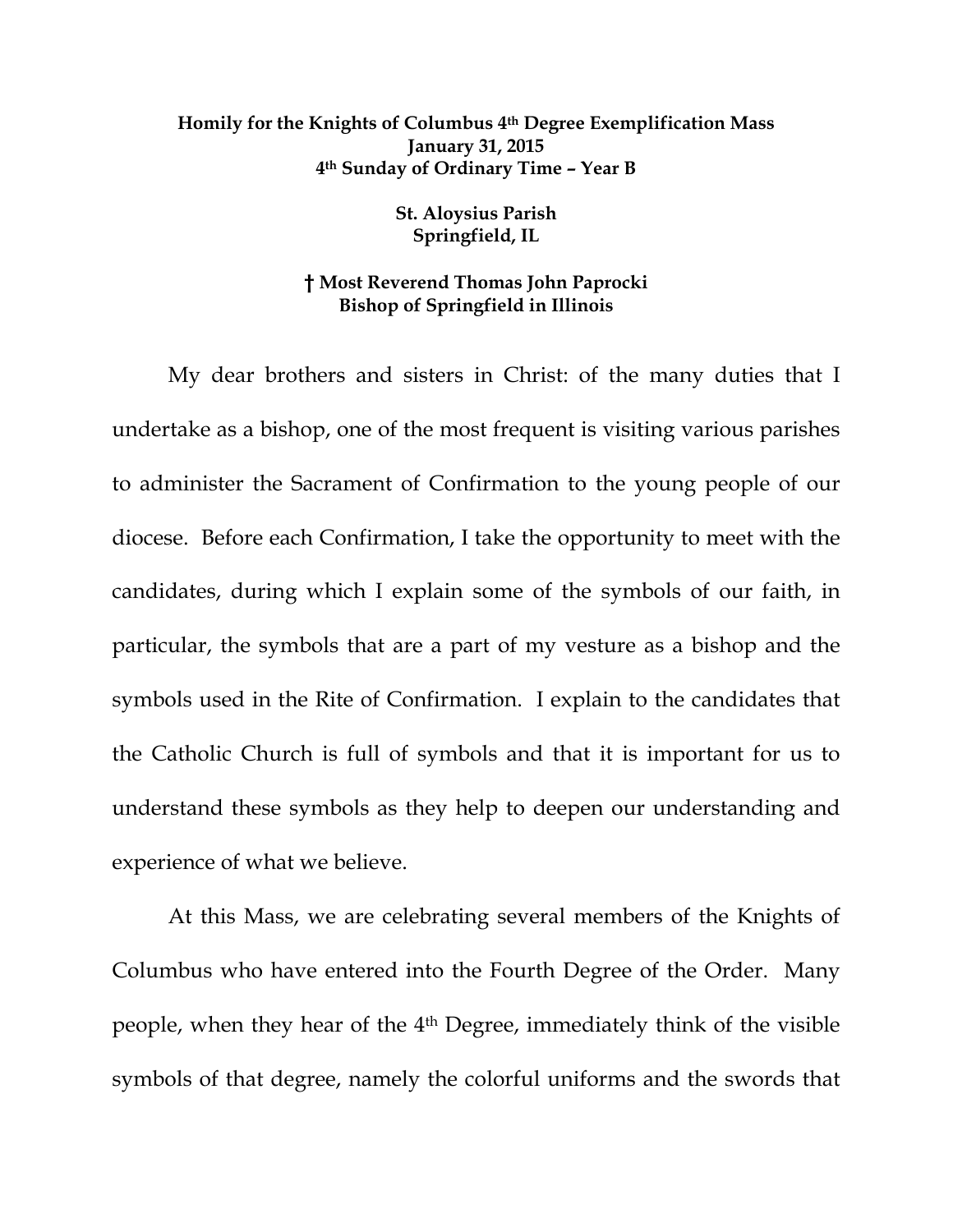some of its members wear for various honor guards. While this is an important part of what the 4<sup>th</sup> Degree does, it is only a part of what it means to be a part of this honored group of Knights.

The more universal symbol for the 4<sup>th</sup> Degree is the special emblem that is associated with it, a symbol which depicts a dove hovering over the earth. Every aspect of this relatively simple symbol has meaning as it relates to the role of the 4th Degree of the Knights. I'd like to focus on one part of that emblem as it gives a good focus on what is expected of these men who make up this group.

The symbol that I would like to focus on is the red cross that lies underneath the dove and the globe on the emblem. The Cross is an important symbol for all of Christianity, as it is our sign of victory, for through that Holy Cross, Christ has redeemed the world. But there is more to the story of the Cross on the emblem. The cross is a variation of the Crusader's Cross, a symbol which was found on those who participated in the Crusades to save the Holy Land from unjust aggressors in the Middle Ages.

The Crusades have been viewed by many as a black mark on the history of the Church, and so it may seem a little odd that this symbol has

2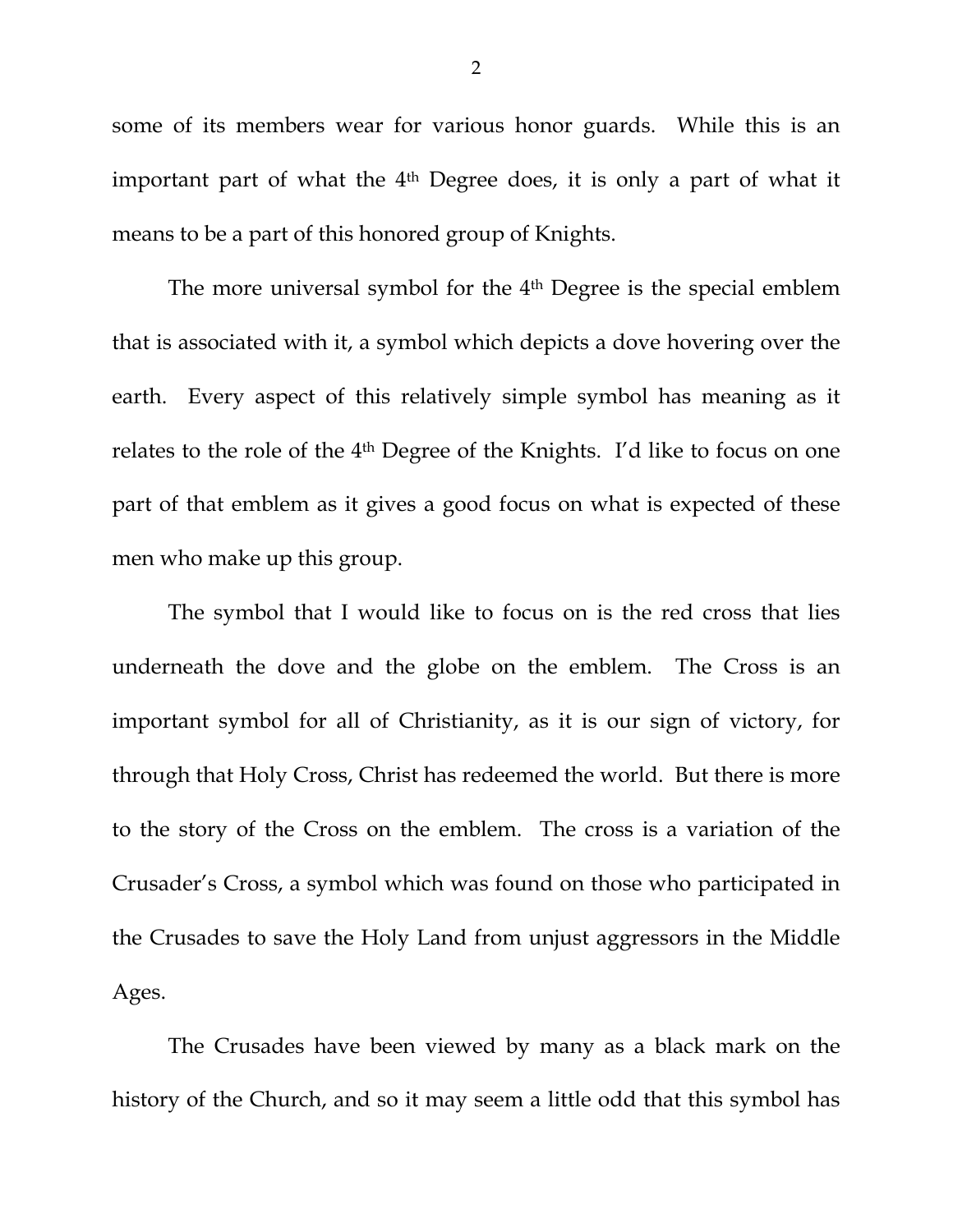been incorporated in the emblem of the 4<sup>th</sup> Degree. The popular opinion is that the Crusades were an act of religious intolerance on the part of Christians who tried to seize land and force non-Christians to convert to the faith. This does not seem to match the spirit of the Knights of Columbus.

Dr. Thomas Madden from St. Louis University, a leading expert in the study of the Crusades, states that such perceptions are simply not true. While it is true that some of the actions of the Crusaders were unjust and quite sinful, the initial motivation behind the Crusades was to protect Christians from the unjust aggression of those who were threatening Christianity. In an article in *First Things* magazine in 2009, Dr. Madden wrote that "[a]ll the Crusades met the criteria of just wars. They came about in reaction to attacks against Christians or their Church."1

When understood from this perspective, we can see how fitting the symbol of the Crusader's Cross is to the emblem of the 4<sup>th</sup> Degree of the Knights of Columbus. An important part of the charge of the 4<sup>th</sup> Degree is to "hold unwaveringly to what is right and honorable, working to keep God in the civic arena, serving the life of the Church, and defending laws that recognize the sanctity of life and true religious liberty."2 These causes

3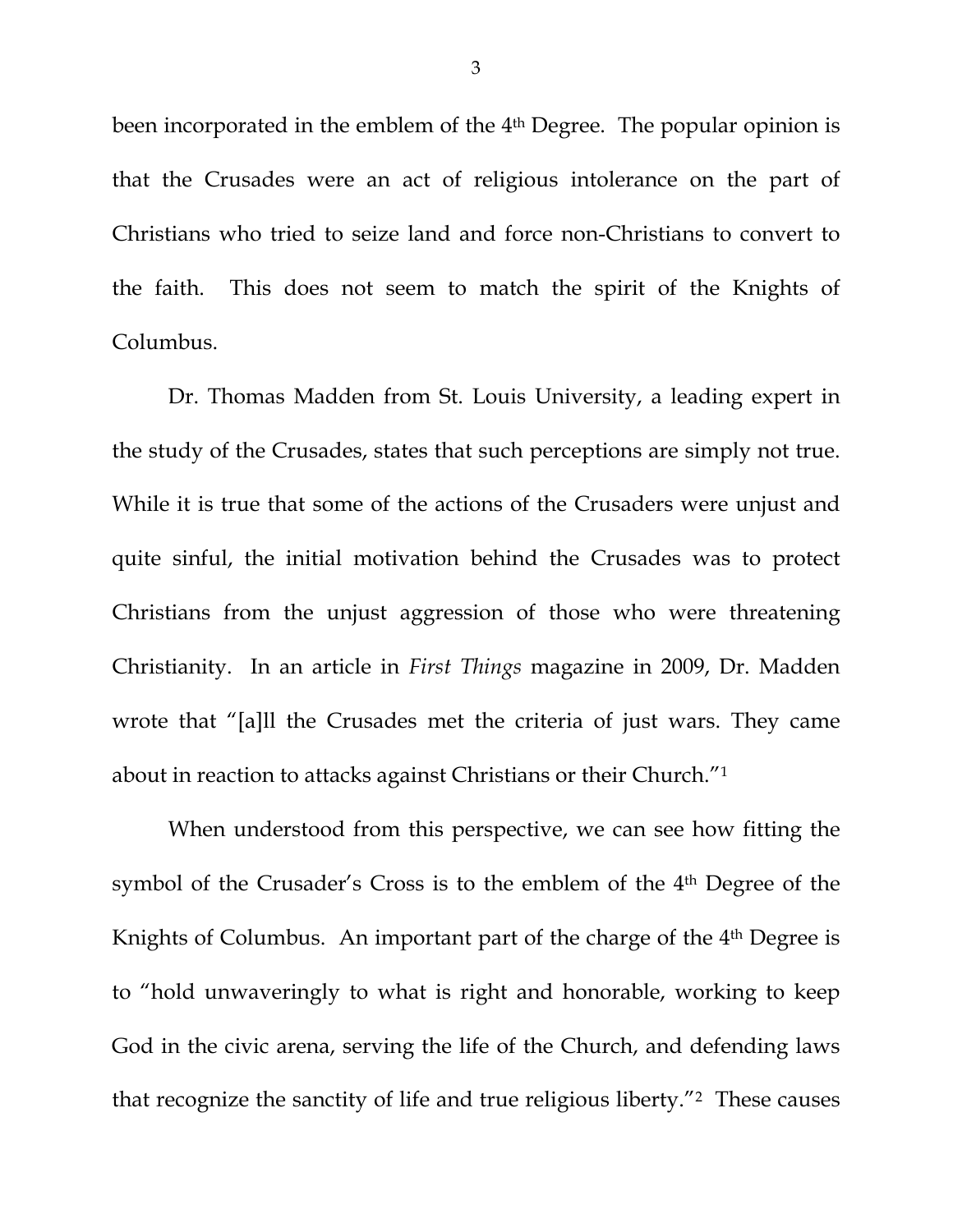which the 4<sup>th</sup> Degree, and indeed all Catholics, are called to advance are met in many ways by resistance and hostility in our society. We cannot back down from the fight of defending that which is of greatest importance to us, the gift of our faith and the Catholic Church. In that sense, we are all called to be a part of the Crusade to work to protect our faith against the forces that are being waged against it. Unlike the Crusades of medieval times, we do not have to travel far to battle that opposition, because it is among us in our country and in our local communities. It is at this level, in particular, that the Knights of Columbus are called to carry on this modernday Crusade for the faith.

With the many ways in which our faith is being challenged in our world, it can be tempting to think that it is a lost cause. Indeed, many people have fallen to that temptation and no longer put forth any effort to live or defend their faith. When faced with these challenging circumstances, we who are committed not to give up in this regard draw strength from our faith which reminds us that "for God all things are possible" (Matthew 19:26).

In the Gospel for today's Mass, we hear the story of Jesus' encounter with a man who had an unclean spirit. Jesus rebuked the unclean spirit

4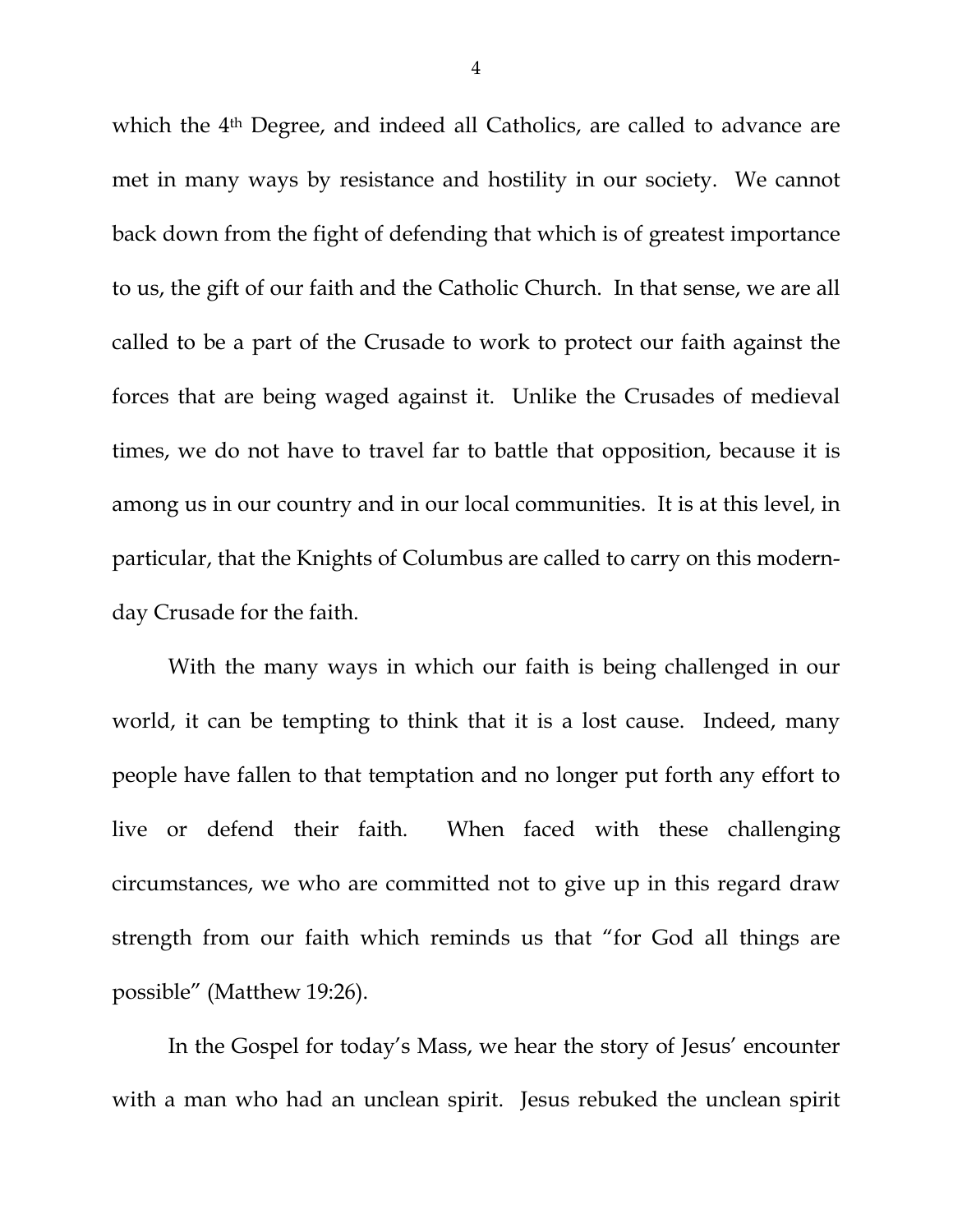and told him with great authority: "Quiet, come out of him!" (Mark 1:25). The disciples were amazed at this display of divine power, an amazement which would have strengthened their faith to believe more firmly that God's power was strong enough to overcome any obstacle. The faith of those disciples would continue to grow by witnessing other miracles of the Lord so that, when it was their turn to continue the Lord's mission, they did not back down from the task, but rather boldly proclaimed the Gospel in both word and action.

These miraculous events in the life of the Lord were not meant just for the benefit of those who witnessed them first-hand. They have also been given to us to strengthen our faith to know of the difference that God makes in our lives. Regardless of how overwhelming the task may seem, God will not abandon us, but will give us the grace necessary to carry out His will in our lives and in our world. This is the type of faith that we all must have as we seek to take up the cross of Christ and confront the challenges that face our country and our Church.

My brother Knights, you have accepted a noble task of being men who are willing to commit to defending and spreading the Gospel in the world around you. In order to fulfill this duty well, it will be important for